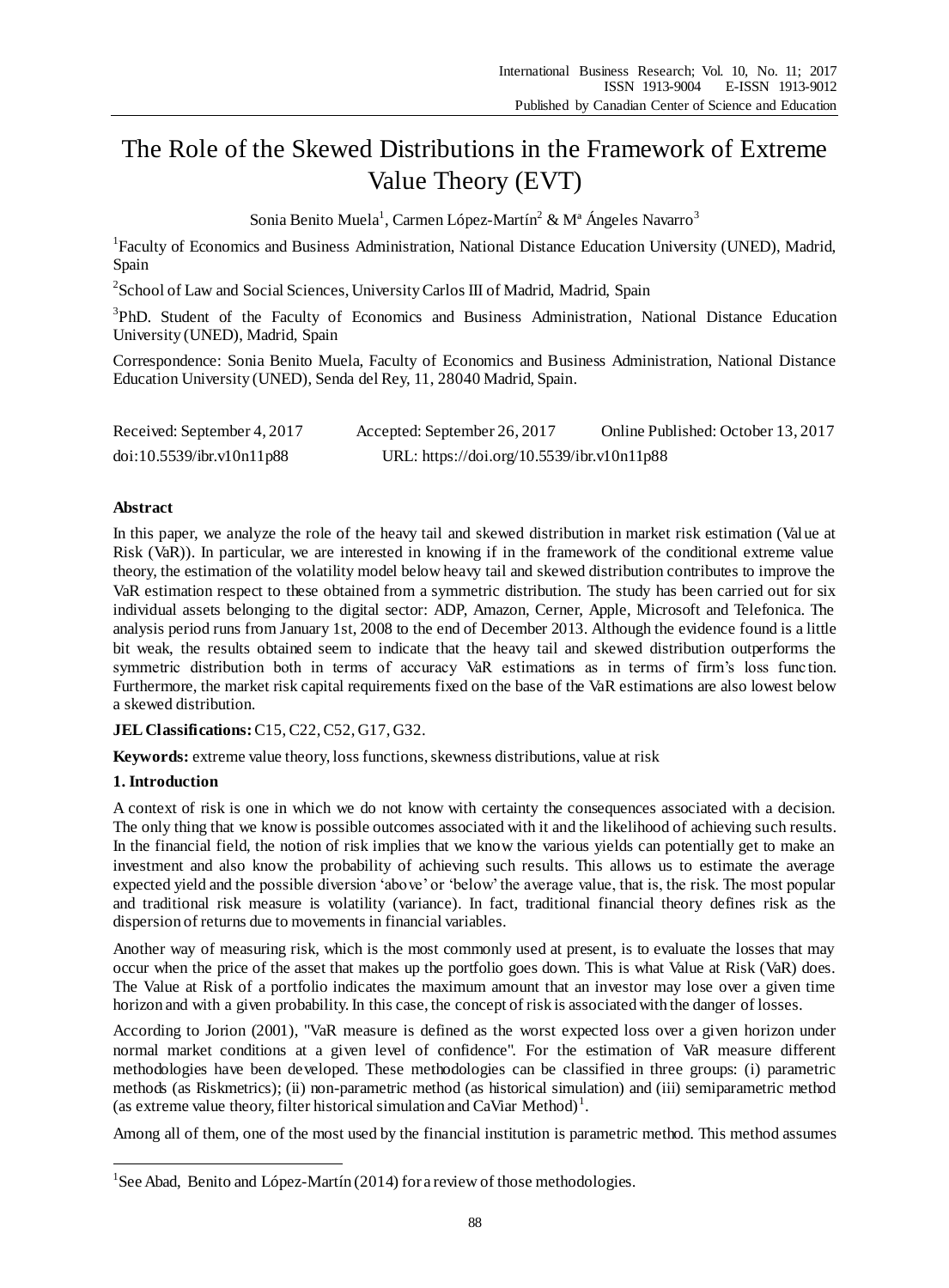that financial returns follow a known distribution. Thus, below this method, the VaR of a portfolio at  $(1 - \alpha)$ confidence level is calculated as the product of the conditional standard deviation of the return portfolio by the  $\alpha$  quantile  $(k_{\alpha})$  of the assumed distribution<sup>2</sup>. The mainly assumed distribution is the normal distribution. Below this assumption,  $k_{\alpha}$  is the  $\alpha$  quantile of the standard normal.

The major drawbacks of this method are related to the normal distribution assumption for financial returns. Empirical evidence shows that financial returns do not follow normal distribution. The skewness coefficient is in most cases negative and statistically significant, implying that the financial returns distribution is skewed to the left. This result is not in accord with the properties of a normal distribution, which is symmetric. In addition to this, empirical distribution of financial return has been documented to exhibit significantly excessive kurtosis (fat tails and peakness) (see Bollerslev, 1987). Consequently, the size of the actual losses is much higher than that predicted by a normal distribution.

Taking this into account, the research in the framework of parametric method has focus on investigating other density functions which capture the skew and kurtosis of financial returns. In this line, Abad, Benito, López-Martín and Sánchez (2016), Chen, Gerlach, Lin and Lee (2012), Polansky and Stoja (2010), Bali and Theodossiou (2008), Ausin and Galeano (2007), Zhang and Cheng (2005) among others, show that, in the context of parametric method, assuming fat tail and skewness distributions improve the performance of this model in VaR estimation.

As we will see later, below the conditional extreme value theory (which is one of the most successful method in estimating VaR), the value at risk of a portfolio at  $(1 - \alpha)$ % confidence level is calculated as the product of the conditional standard deviation of the return portfolio by the  $\alpha$  ( $k_{\alpha}$ ) quantile of Pareto generalize distribution (PGD). Traditionally, the conditional standard deviation of the return portfolio is estimated by assuming a symmetric distribution for the financial return. So, in the same line that aforementioned paragraphs in this paper, we analyze if, in the framework of the method based on the conditional extreme value theory, the estimation of the volatility model below a fat tail and skewness distribution contributes to improve the results in VaR estimation.

The rest of the paper is as follow. In section 2 we present the volatility models used in the empirical application. In section 3 we describe the VaR measure, the methodology used in this paper to calculate this measure and the backtesting techniques. The results of the empirical application are presented in section 4. Section 5 includes the main conclusion.

### **2. Volatility Models**

1

According to Engle (1982), Bollerslev (1986) and Nelson (1991), the financial returns are characterized by a variance changing over time, alternating periods of low volatility followed by periods of high volatility. In other words, as noted by Mandelbrot (1963), "large changes tend to be followed by large changes, of either sign, and small changes tend to be followed by small changes". This effect, known as *volatility clustering*, indicates the presence of conditional heteroscedasticity in the return series and the need to model the behaviour of the conditional variance. Furthermore, financial returns are subject to leverage (Black, 1976). This means that volatility tends to be higher after negative returns, this is typically attributed to leverage (hence the name).

To capture cluster in volatility Engle (1982) proposed Autoregressive Conditional Heteroscedasticity (ARCH), which featured a variance that does not remain fixed but rather varies throughout a period. Bollerslev (1986) extended the ARCH model into the Generalized ARCH (GARCH). The GARCH model captures volatility clustering but does not capture the leverage effect. In this model the positive surprises have the same effect on volatility than negative surprises. To capture the leverage effect have been developed asymmetric GARCH models as for instance the APARCH model (Ding, Granger & Engle, 1993) or the EGARCH model proposed by Nelson (1991).

On the other hand, it is well known that, long memory property observed in the volatility of the financial series cannot be captured by traditional GARCH models, so it is necessary to model a long-term component. To capture this characteristic, Engle and Lee (1999) proposed a model in which the variance is decomposed into a component of long-term and short-term component. The main role of short-term component is to pick up the temporary increase in the variance after an impact on the price. While the persistence or long-term memory indicates how long the shock takes to be absorbed.

Creal, Koopman and Lucas (2008, 2011) and Harvey and Chakravarty (2008) propose a model that integrates

 $2$ This is true when we assume that the portfolio return mean is zero.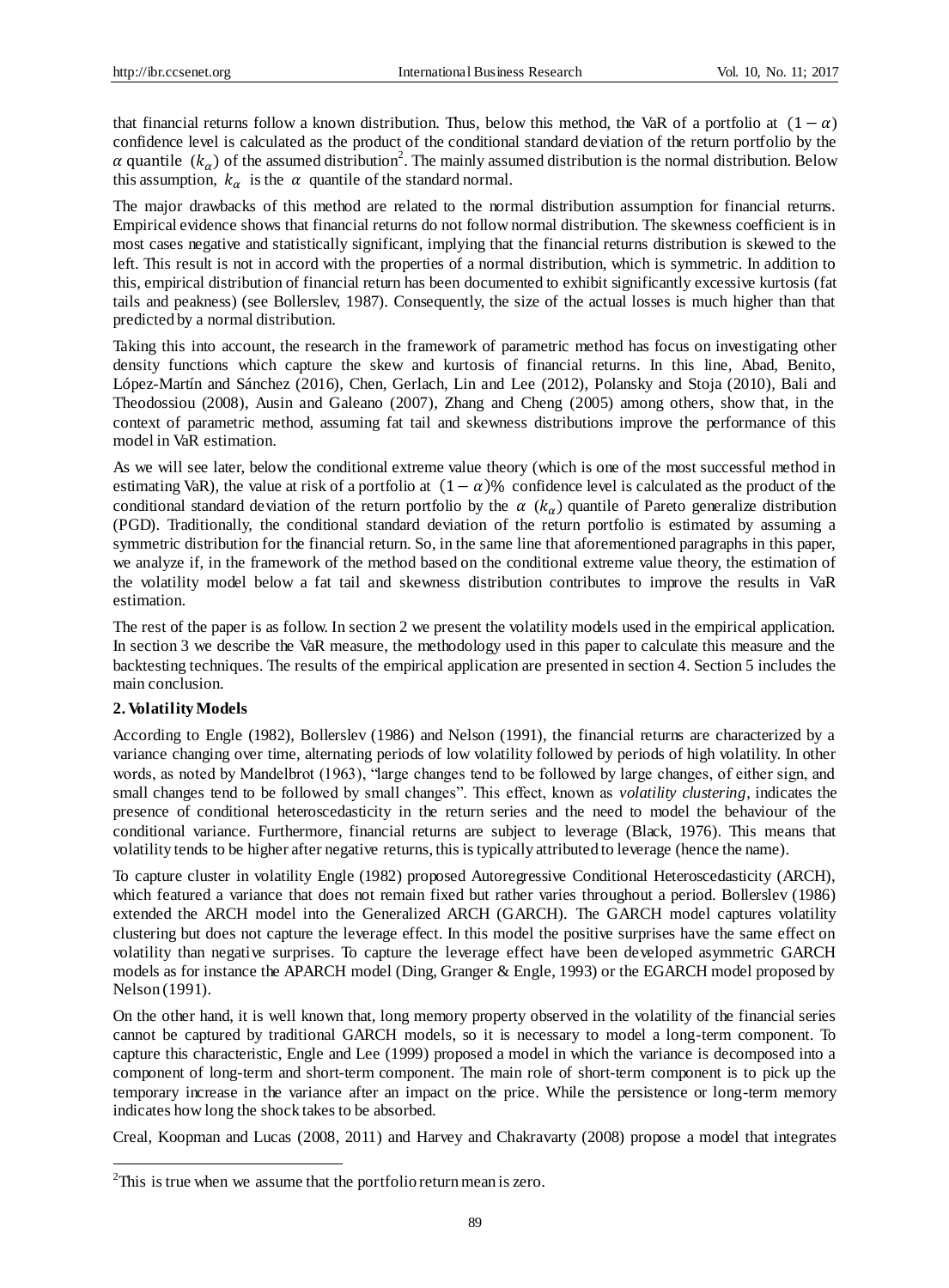three characteristics aforementioned: cluster in volatility, leverage effect and long memory. The model proposed by these authors is known Beta-t-EGARCH model. In this model, the short-term component responds in the same manner as in the traditional GARCH. Nevertheless, the long-term component is not sensitive to extreme observations, as it does in the standard GARCH model. That is, in the standard GARCH, the existence of an outlier in yields has a persistent effect on volatility, which increases the variance. In contrast, the Beta-t-EGARCH model corrects volatility in case of existence of an outlier, absorbing the effect and returning to previous levels of volatility.

Formally let  $r_1, r_2, ..., r_n$  be a sequence of independent and identically distributed random variables representing financial returns. Assume that  $\{r_t\}$  follows a stochastic process:

$$
r_t = \exp(\lambda_{t|t-1})(\varepsilon_t), \quad \varepsilon_t \sim t(0, \sigma_{\varepsilon}, \nu) \qquad \qquad \nu > 2 \tag{1}
$$

where the conditional error  $\varepsilon_t$  is distributed as a *t*-Student with zero mean, unconditional standard deviation  $\sigma_{\varepsilon}$  and degrees of freedom parameter  $v$ .  $\lambda_{t|t-1}$  is the conditional scale or volatility, that does not need to be equal to the conditional standard deviation. The conditional standard deviation is obtained as  $\sigma_{\varepsilon} exp(\lambda_{t|t-1})^3$ .

In the Beta-t-EGARCH model, in (1) is defined as:

$$
\lambda_{t|t-1} = \delta + \lambda_{1,t|t-1}^+ + \lambda_{2,t|t-1}^+ \tag{2}
$$

being the long-term component is  $\lambda^+_{1,t|t-1} = \varphi_1 \lambda^+_{1,t-1|t-2} + k_1 u_{t-1}$  and the short-term component is  $\lambda^+_{2,t|t-1} =$  $\varphi_2 \lambda_{2,t-1|t-2}^+ + k_2 u_{t-1}$ . The leverage effect may be introduced into the model using the sign of the observations. Thus, the short component with leverage effect is as follow:

$$
\lambda_{2,t|t-1}^+ = \varphi_2 \lambda_{2,t-1|t-2}^+ + k_2 u_{t-1} + k^* (-r_{t-1}) (u_{t-1} + 1) \tag{3}
$$

and  $u_t$  is the score conditional which is given by:

$$
u_t = \frac{(v+1)(r_t)^2}{v \exp(2\lambda_{t|t-1}) + (r_t)^2} - 1 \qquad -1 \le u_t \le v, \ v > 0 \tag{4}
$$

Taking the signs of minus,  $r_{t-1}$  means that the parameter of  $k^*$  is normally non-negative for stock returns as in the GARCH model, the long-term component  $\lambda^+_{1,t|t-1}$ , has  $\varphi_1$  close to one or even set equal to one, while the short-term component  $\lambda_{2,t|t-1}^+$ , will typically have a higher k combined with a lower  $\varphi$ . The model is not identifiable if the  $\varphi_1 = \varphi_2$ . Imposing the constraint  $0 < \varphi_2 < \varphi_1 < 1$  ensures identifiability and stationarity.

Finally, the empirical literature has shown that financial returns also exhibit skewness and fat-tailed distributions. To capture these features, Harvey and Sucarrat (2014) extended the Beta-t-EGARCH model, combining the skewness of the conditional distribution with a leverage effect in the dynamic of the scale. This model is known as Beta-skewness-t-EGARCH.

Skewness is introduced into the Beta-t-EGARCH model using the method proposed by Fernandez and Steel (1998) (see Harvey and Sucarrat (2014) for more details of this method). Thus, in equation (1), they assume that the conditional error  $\varepsilon_t$  is distributed as a skewed t-student with mean  $\mu_{\varepsilon}$ , scale  $\sigma_{\varepsilon}$ , degrees of freedom parameter  $\nu$  and skewness parameter  $\gamma^4$ .

$$
r_t = exp(\lambda_{t|t-1})(\varepsilon_t - \mu_{\varepsilon}), \varepsilon_t \sim st(\mu_{\varepsilon}, \sigma_{\varepsilon}, \nu, \gamma) \qquad \nu > 2, \ \gamma \in (0, \infty)
$$
 (5)

where  $\lambda_{t|t-1}$  is given by:

1

$$
\lambda_{t|t-1} = \delta + \lambda_{1,t|t-1}^{+} + \lambda_{2,t|t-1}^{+}
$$
\n(6)

The long-term component is  $\lambda^+_{1,t|t-1} = \varphi_1 \lambda^+_{1,t-1|t-2} + k_1 u_{t-1}$  and the short-term component is  $\lambda^+_{2,t|t-1} =$  $\varphi_2 \lambda_{1,t-1|t-2}^+ + k_2 u_{t-1} + k^*(-(r_{t-1}))(u_{t-1}+1)$ . Again, only the short-term component has a leverage effect. In

<sup>&</sup>lt;sup>3</sup>The specification for the standard GARCH model is as follows:  $r_t = \sigma_t \varepsilon_t$ ,  $\varepsilon_t \sim \text{IID}(0, \sigma_{\varepsilon}^2)$ , where  $\sigma_t^2$  is the scale o volatility, which is modeled  $\sigma_t^2 = \delta + \varphi_1 \sigma_{t-1}^2 + k_1 \varepsilon_{t-1}^2$  with  $\sigma_{\varepsilon}^2 = 1$ .

<sup>&</sup>lt;sup>4</sup>The conditional error  $\varepsilon_t$  is an uncentred (i.e., mean not necessarily equal to zero) Skewed t variable with v degrees of freedom, skewness parameter  $\gamma$ . A centred and symmetric t-distribution variable with mean zero is obtained when  $\gamma = 1$ , in which  $\mu_{\varepsilon} = 0$ , whereas a left-skewed (right-skewed) t-variable is obtained when  $\gamma$  < 1, ( $\gamma$  > 1). More details on the distribution can be found in Harvey and Sucarrat (2013) and Sucarrat (2013).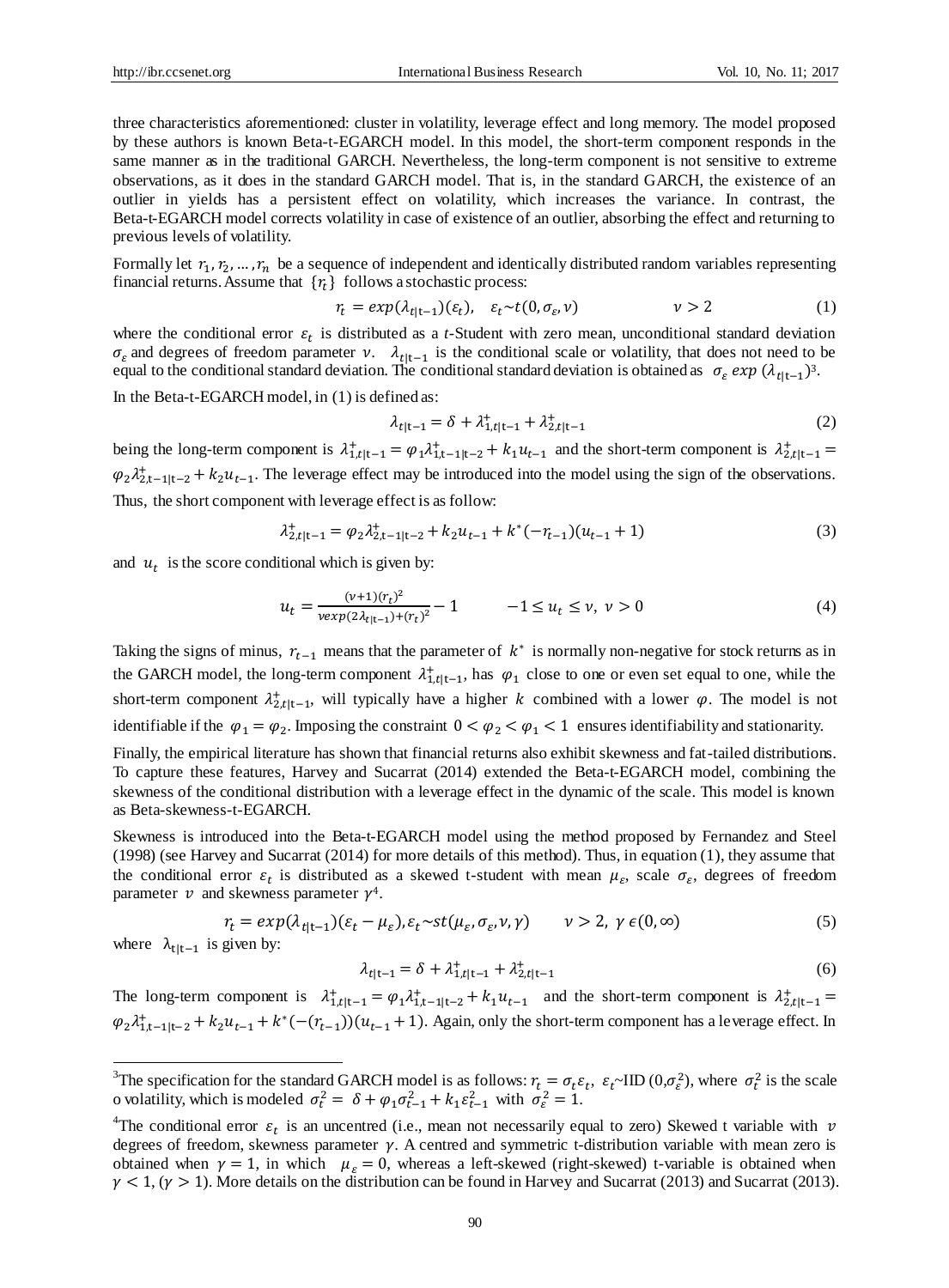this model the conditional score is given by:

$$
u_t = \frac{(v+1)(r_t + \mu_{\varepsilon} exp(\lambda_{t|t-1}))(r_t)}{v\gamma^{2(r_t + \mu_{\varepsilon} exp(\lambda_{t|t-1}))} exp(2\lambda_{t|t-1}) + (r_t + \mu_{\varepsilon} exp(\lambda_{t|t-1}))^2}
$$
(7)

### **3. VaR Methodology**

Let  $r_1, r_2, \dots, r_n$  be identically distributed independent random variables representing the financial returns. Use  $F(r)$  to denote the cumulative distribution function  $F(r) = Pr(r_t < r | \Omega_{t-1})$  conditioned to an information set,  $\Omega_{t-1}$ , available at time *t-1*. Assume that  $\{r_t\}$  follows the stochastic process:

$$
r_t = \mu + \sigma_t \varepsilon_t \qquad \varepsilon_t \sim \text{iid}(0,1) \tag{8}
$$

being  $\mu$  the mean of returns;  $\sigma_t^2 = E(\varepsilon_t^2 | \Omega_{t-1})$  and  $\varepsilon_t$  has the conditional distribution function  $G(\varepsilon)$ ,  $G(\varepsilon) = Pr(\varepsilon_t < \varepsilon \, | \Omega_{t-1}).$ 

The VaR at a given level of confidence  $1 - \alpha$ , denoted by  $VaR(\alpha)$ , is defined as the  $\alpha$  quantile of the probability distribution of financial returns.

$$
F(VaR(\alpha)) = Pr(r_t < VaR(\alpha)) = \alpha \tag{9}
$$

There are two ways to estimate this quantile: (1) inverting the distribution function of financial returns,  $F(r)$ , or (2) inverting the distribution function of innovations,  $G(\varepsilon)$ . The latter case will also require estimating the standard deviation of returns.

$$
VaR(\alpha) = F^{-1}(\alpha) = \mu + \sigma_t G^{-1}(\alpha)
$$
\n(10)

Thus, the VaR estimation involves the specifications of the distribution function of financial returns,  $F(r)$ , or the distribution function of innovations,  $G(\varepsilon)$ , along with the standard deviation of returns,  $\sigma_t$ .

The historical simulation method, Monte Carlo simulation and unconditional approach based on the Extreme Value Theory focus on the estimation of  $F(r)$ , while Parametric Method and the Conditional Extreme Value Theory estimate  $G(\varepsilon)$ .

Below, we will describe the Conditional Extreme Value Theory, which have been used in this study to compute VaR.

### *3.1 Conditional Extreme Value Theory*

The Extreme Value Theory (EVT) approach focuses on the limiting distribution of extreme returns observed over a long time period, which is essentially independent of the distribution of the returns themselves.

There are two methods based on EVT: a) Block Maxima Model (BMM) proposed by McNeil (1998) and b) Peaks Over Threshold Model (POT). This second model is generally considered to be the most useful for practical applications, due to the more efficient use of the data on extreme values.

Within the POT models framework, we can distinguish two types of analysis: (i) the Semi-Parametric Model built around Hill estimator and (ii) and the fully parametric models based on the generalized Pareto distribution. The latter method is commonly most used in practice.

Below, the fundamental theory of this approach is described, considering both unconditional and conditional.

Let  $r_1, r_2, \dots, r_n$  be a random sequence of observations representing the financial returns. Given a threshold denoted by u, we will be interested in excess losses over the threshold<sup>5</sup> denoted by  $y_1, y_2, y_3, \ldots, y_{N_u}$ , where  $y_i = r_i - u$  and  $N_u$  are the number of sample data greater than u.

Then, for instance, if the threshold is equal to 1.5 %, we are left with all returns lower to 1.5 %.

The Extreme Value Theory assumes that the distribution of excess losses above the threshold follows a Generalized Pareto distribution (GPD) given for the expression:

$$
G_{k,\xi}(y) = 1 - [1 + \frac{k}{\xi}y]^{-1/k}
$$
 (11)

being  $k \, y \, \xi$  the parameters of the distribution<sup>6</sup>.

It can be shown that under this assumption, the  $\alpha$  percentile of the distribution, as the VaR can be estimated as:

 $\frac{5}{10}$ The most common is to use the 10% percentile as the threshold level.

<sup>&</sup>lt;sup>6</sup>These parameters can be estimated by maximum likelihood.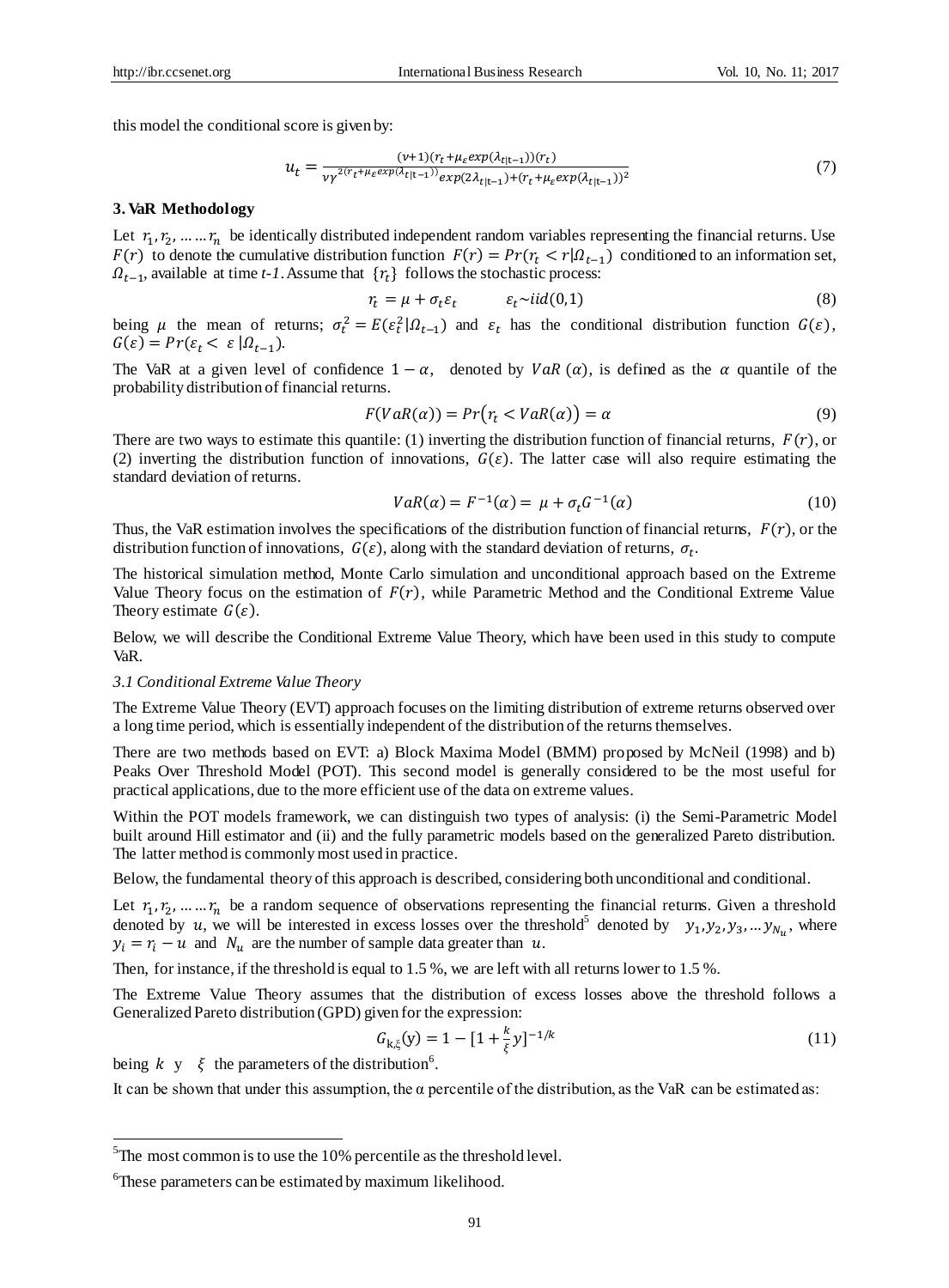$$
VaR(\alpha) = G_{k,\xi}^{-1}(\alpha) = u + \frac{\xi}{k} \left[ \left[ \frac{n}{N_u} (1 - \alpha) \right]^{-\xi} - 1 \right] \qquad \qquad r < u \tag{12}
$$

where  $n$  represents the number of sample data.

The extreme value method described in the preceding paragraphs does not consider the level of volatility. This method is known as *Unconditional Extreme Value Theory.*

Since financial returns are variables that are characterized by heteroscedasticity, McNeil and Frey (2000) proposed a new methodology, called *Conditional Extreme Value Theory*, for estimating VaR that combines extreme value theory with models of volatility.

According to this theory, the VaR of a portfolio at a confidence level of  $1 - \alpha$  can be calculated as:

$$
VaR(\alpha)_t = \mu + \sigma_t G_{k,\xi}^{-1}(\alpha) \tag{13}
$$

where  $\sigma_t^2$  represents the conditional standard deviation of the financial returns and  $G_{k,\xi}^{-1}$  is the  $\alpha$  quantile of the GPD.

To estimate the conditional standard deviation of the returns, in this paper, we use the beta-t-EGARCH model and the beta-skewness-t-EGARCH models presented in section 2.

#### *3.2 Backtesting*

To check the adequacy of the VaR estimates, we use two alternative approaches: statistical tests that evaluate the accuracy of the estimates and loss functions.

As to the first approach, to test the accuracy of the VaR estimates, we recurre some standard procedures based on statistical hypothesis testing which have been proposed in the literature. In this work, we use to test the accuracy of the VaR estimates five standard tests: (i) unconditional coverage test (Kupiec, 1995), (ii) Backtesting Criterion (BTC), (iii) conditional coverage test (Christoffersen, 1998), (iv) statistics for serial independence (LRind) and (v) dynamic quantile (Engle and Manganelli, 2004).

Before implementing these tests, we must define an exception indicator. This indicator is calculated as follows:

$$
I_{t+1} = \begin{cases} 1 & \text{si} & r_{t+1} < VaR(\alpha) \\ 0 & \text{si} & r_{t+1} > VaR(\alpha) \end{cases} \tag{14}
$$

Kupiec (1995) shows that if we assume that the probability of getting an exception is constant, then the number of exceptions  $x = \sum I_{t+1}$  follows a binomial distribution  $B(N, \alpha)$ , where N represents the number of observations. An accurate measure VaR should produce an unconditional coverage  $(\hat{\alpha} = \frac{\sum t_{t+1}}{N})$  $\frac{n+1}{N}$  equal to  $\alpha$ 

percent.

<u>.</u>

Unconditional coverage test has a null hypothesis  $\hat{\alpha} = \alpha$ , with a likelihood ratio statistic:

$$
LR_{uc} = 2\left[log(\hat{\alpha}^x(1-\hat{\alpha})^{N-x}) - log(\alpha(1-\alpha)^{N-x})\right]
$$
 (15)

which follows an asymptotic  $\chi^2(1)$  distribution.

A similar test for the significance of the departure of  $\hat{\alpha}$  from  $\alpha$  is the back-testing criterion statistic (BTC):

$$
Z = (N\hat{\alpha} - N\alpha) / \sqrt{N\alpha(1 - \alpha)}
$$
\n(16)

# which follows an asymptotic  $N(0,1)$  distribution

The conditional coverage test, developed by Christoffersen (1998), jointly examines whether the percentage of exceptions is statistically equal to the one expected  $(\hat{a} = \alpha)$  and the serial independence of the exception indicator. The likelihood ratio statistic of this test is given by  $LR_{cc} = LR_{uc} + LR_{ind}$  which is asymptotically distributed as  $\chi^2(2)$  and the LR<sub>ind</sub> statistic is the likelihood ratio statistic for the hypothesis of the serial independence against first-order Markov dependence<sup>7</sup>.

<sup>&</sup>lt;sup>7</sup>The LR<sub>ind</sub> statistic is  $LR_{ind} = 2[\log L_A - \log L_0]$  and has an asymptotic,  $\chi^2(1)$  distribution. The likelihood function under the alternative hypothesis is  $L_A = (1 - \pi_{01})^{\log} \pi_{01}^{\log} (1 - \pi_{11})^{\log} \pi_{11}^{\log}$  where N<sub>ij</sub> denotes the number of observations in state  $\frac{1}{1}$  after having been in state  $\frac{1}{1}$  in the previous period,  $\pi_{01} = N_{01}/(N_{00} + N_{01})$  and . The likelihood function under the null hypothesis is ( $\pi_{01} = \pi_{11} = \pi = (N_{11} + N_{01})/N$ ) is .  $LR_{ind} = 2[\log L_A - \log L_0]$  and has an asymptotic,  $\chi^2(1)$  $L_{A} = (1 - \pi_{01})^{N_{00}} \pi_{01}^{N_{01}} (1 - \pi_{11})^{N_{10}} \pi_{11}^{N_{11}}$  $\pi_{11} = N_{11}/(N_{10} + N_{11})$ . The likelihood function under the null hypothesis is  $(\pi_{01} = \pi_{11} = \pi = (N_{11} + N_{01})/N_{11}$  $L_0^{11} = \left(1 - \pi\right)^{N_{00}^{10} + N_{01}} \pi^{N_{01} + N_{11}}$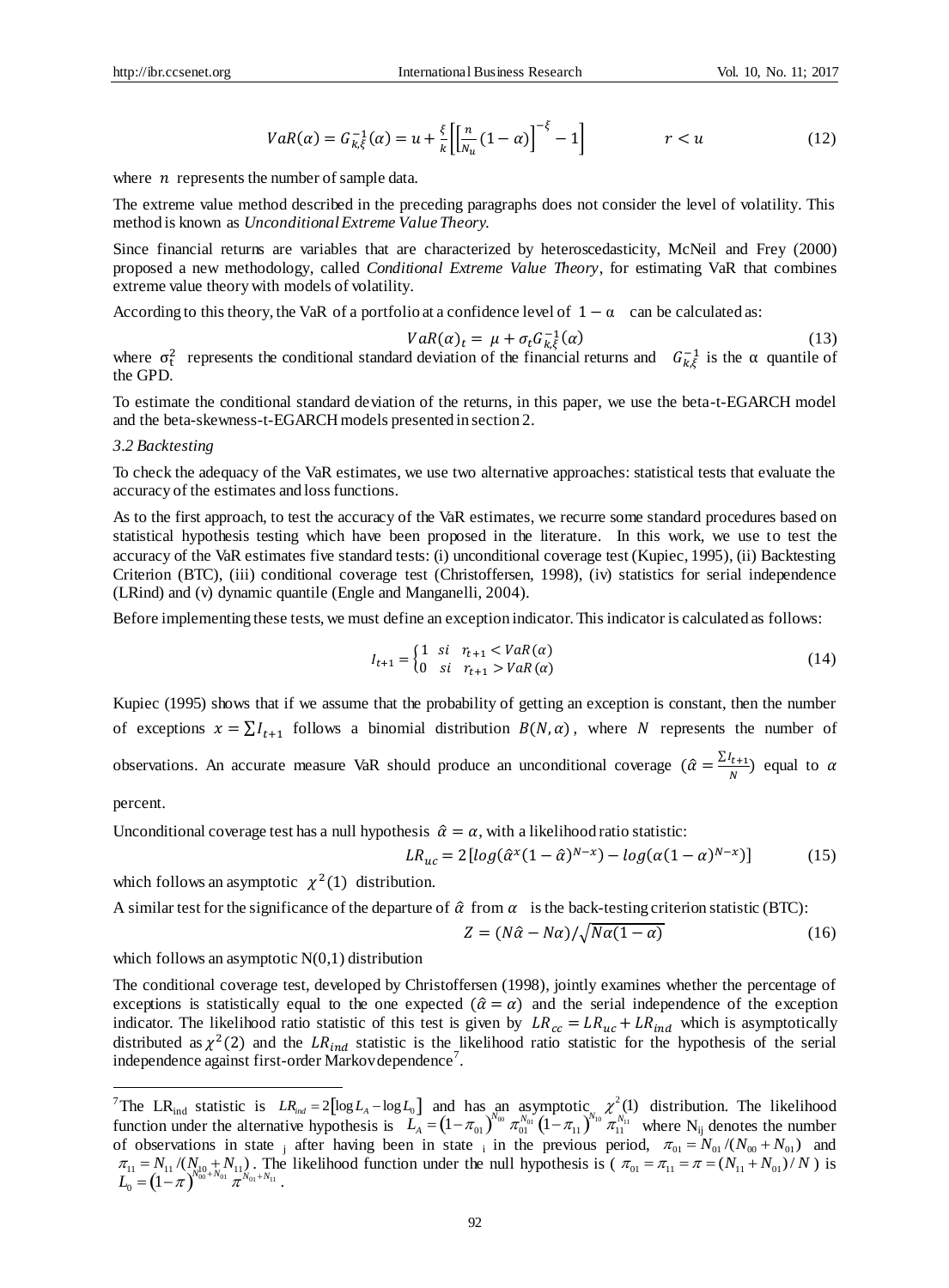Finally, the dynamic quantile test proposed by Engle and Manganelli (2004) examines if the exception indicator is uncorrelated with any variable that belongs to the information set  $\Omega_{t-1}$  available when the VaR is calculated. This is a Wald test of the hypothesis that all slopes are zero in the regression model:

$$
I_t = \beta_0 + \sum_{i=1}^p \beta_i I_{t-i} + \sum_{j=1}^q \mu_j X_{t-j}
$$
\n(17)

where  $X_{t-j}$  are explanatory variables contained in  $\Omega_{t-1}$ .

This statistic introduced as explanatory variables lags of VaR. Under null hypothesis, the exception indicator cannot be explained by the level of VaR, i.e.  $VaR(\alpha)$  is usually an explanatory variable to test if the probability of an exception depends on the level of the VaR.

In a second stage, we evaluate the magnitude of the losses experienced. For this purpose, we have considered three loss functions: the regulator's loss function, the firm 's loss function and daily capital requirement.

Lopez (1998, 1999) proposed a loss function that reflects the utility function of a regulator. This function assigns a quadratic specification when the observed portfolio losses exceed the VaR estimate. Thus, we penalise only when an exception occurs according to the following specification:

$$
RLF_t = \begin{cases} (VaR_t - r_t)^2 & \text{if } r_t < VaR(\alpha) \\ 0 & \text{otherwise} \end{cases} \tag{18}
$$

This loss function gives higher scores when failures take places and considers the magnitude of these failures. In addition, the quadratic term ensures that large failures are penalised more than small failures. Among several models, that provides the lowest loss function value is the best model.

This loss function could be optimal from the perspective of the regulator, but not from the point of view of the firm since a model that generates a VaR too high leads the firm to incur high capital costs.

Taking this into account, Sarma, Thomas and Shah (2003) defines the firm's loss function as follows:

$$
FLF_t = \begin{cases} (VaR_t - r_t)^2 & \text{if } r_t < VaR(\alpha) \\ -\beta VaR_t & \text{otherwise} \end{cases} \tag{19}
$$

where  $\beta$  is the opportunity cost of capital.

This function penalises the cases in which there are no exceptions multiplying the VaR by a factor  $\beta$ . As Abad, Benito and López-Mart *n* (2015) indicate, this product does not capture the opportunity cost of capital in an exact way. Therefore, in line with Sarma et al. (2003), they propose a new firm's loss function that is expressed as follows:

$$
FABL_t = \begin{cases} (VaR_t - r_t)^2 & \text{if } r_t < VaR(\alpha) \\ \beta & (r_t - VaR_t) & \text{otherwise} \end{cases} \tag{20}
$$

As can be determined in this function, the exceptions are penalized as usual in the literature, following the instructions of the regulator. But when there are no exceptions, the loss function penalizes the difference between the VaR and returns weighted by a factor that represents an interest rate. This product is exactly the opportunity cost of the capital, ie, the excess capital held by the firm.

Finally, we evaluate the VaR estimate on the bases of daily capital requirement (see McAleer, Jimenez & Pérez-Amaral, 2013). These authors adapt to daily term the function used by the financial institutions for calculating market risk capital requirement in a 10 days' horizon (Basel II). The daily capital requirement at time  $t$  can be calculated as follow (BCBS, 1996; 2006):

$$
DCR_t = sup\{-k \times \overline{VaR}_{60}, -VaR_{t-1}\}
$$
\n(21)

where DCR<sub>t</sub> represents the daily market capital requirement at time t, which is the higher of  $k \times \overline{VaR}_{60}$  and  $-VaR_{t-1}$ ;  $\overline{VaR}_{60}$  is the mean VaR over the previous 60 working days; (3 ≤ k ≤ 4) is the Basel II violation penalty (see Table 1).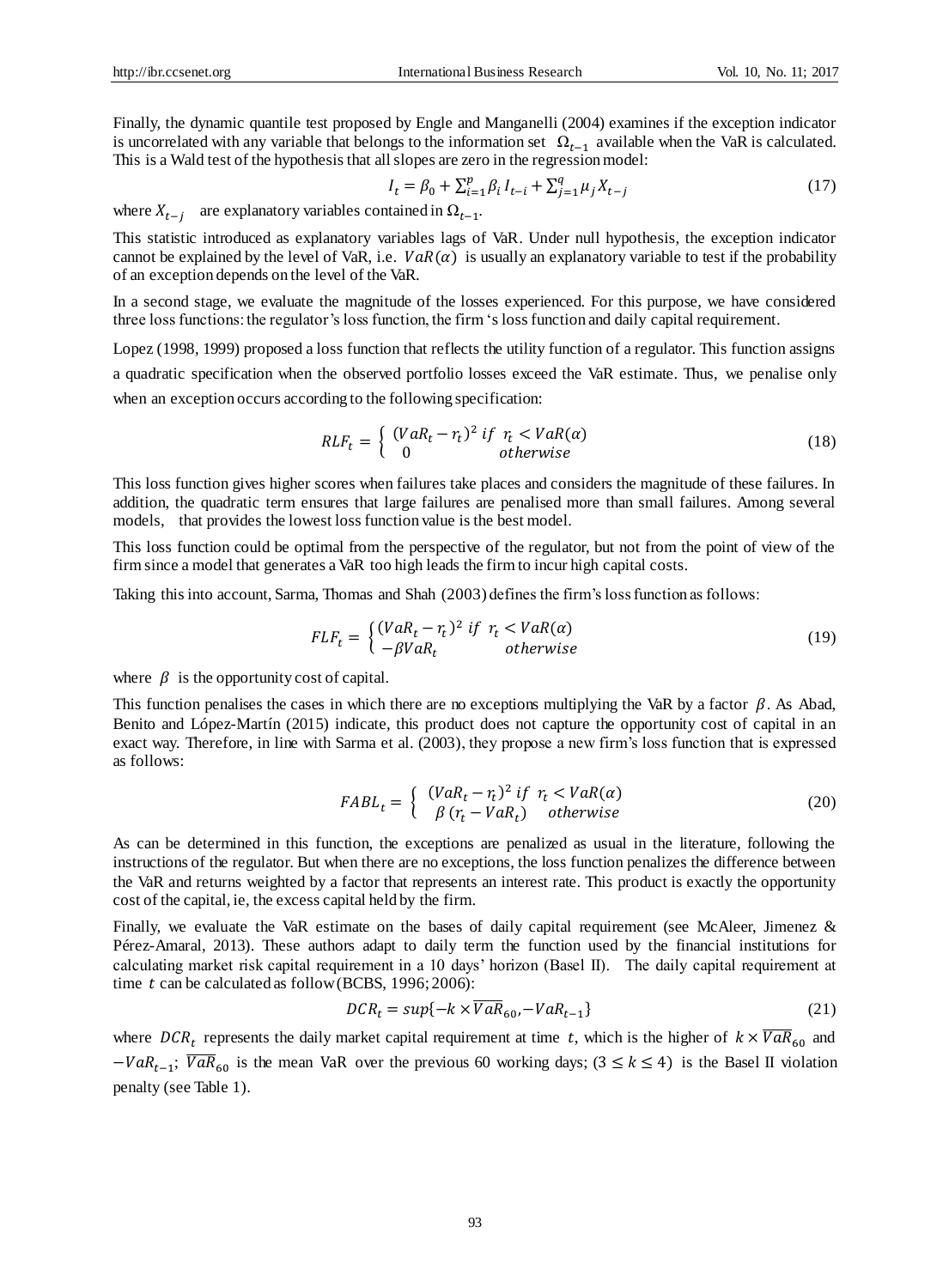| Zone   | Number of exceptions |      |
|--------|----------------------|------|
| Green  | $0$ to $4$           |      |
|        |                      | 3.4  |
|        |                      | 3.5  |
| Yellow |                      | 3.65 |
|        |                      | 3.75 |
|        |                      | 3.85 |
| Red    | 10 or more           |      |

#### Table 1. Basel Accord Penalty Zones

*Note:* The number of exceptions is given for 250 trading days

### **4. Empirical Application**

#### *4.1 Data Analysis*

The data set consists of daily returns of six companies from 1/04/2000 to 12/31/2013 (approximately 3520 observations). The considered companies are ADP, Amazon, Apple, Cerner, Microsoft and Telefonica. The computation of the returns  $(r_t)$  is based on the formula  $r_t = ln(P_t/P_{t-1})$  where  $P_t$  is the price at time t. The evolution of daily prices and yields are represented in Figure 1.

Table 2 shows descriptive statistics of the return series. For each company, the unconditional mean is very close to zero. The highest unconditional standard deviation are 0.0368 (Amazon) and the lowest 0.0167 (ADP). For the rest series of return, the standard deviation moves between 0.0208 and 0.0275. The skewness statistic is negative for four of the series considered. This means that in most cases the distribution of those returns is skewed to the left. For all the series, the excess kurtosis statistics is above 3, implying that the distributions of those returns have much thicker tails than the normal distribution. Similarly, the Jarque-Bera statistic is significant rejecting the assumption of normality.

| Assets       | Mean<br>$\left(\frac{0}{0}\right)$ | Median<br>$\frac{1}{2}$ | <b>Maximum</b> | <b>Minimum</b> | Std. Dev.<br>(%) | <b>Skewness</b> | <b>Kurtosis</b> | Jarque Bera |
|--------------|------------------------------------|-------------------------|----------------|----------------|------------------|-----------------|-----------------|-------------|
| <b>ADP</b>   | 0.013                              | 0.023                   | 0.11179        | $-0.26892$     | 1.665            | $-1.148*$       | 26.678*         | 83004       |
|              |                                    |                         |                |                |                  | (0.041)         | (0.083)         | (0.001)     |
| Amazon       | 0.042                              | $-0.004$                | 0.29618        | $-0.28457$     | 3.681            | $0.450*$        | 13.170*         | 15289       |
|              |                                    |                         |                |                |                  | (0.041)         | (0.083)         | (0.001)     |
| <b>Apple</b> | 0.066                              | 0.077                   | 0.12239        | $-0.21999$     | 2.733            | $-0.446*$       | $8.041*$        | 3844        |
|              |                                    |                         |                |                |                  | (0.041)         | (0.083)         | (0.001)     |
| Cerner       | 0.066                              | 0.063                   | 0.22063        | $-0.19159$     | 2.746            | $0.441*$        | 11.995*         | 11981       |
|              |                                    |                         |                |                |                  | (0.041)         | (0.083)         | (0.001)     |
| Microsoft    | $-0.035$                           | 0.000                   | 0.16455        | $-0.18623$     | 2.081            | $-0.497*$       | 12.480*         | 13327       |
|              |                                    |                         |                |                |                  | (0.041)         | (0.083)         | (0.001)     |
| Telefónica   | 0.029                              | 0.000                   | 0.20096        | $-0.21279$     | 2.474            | $-0.011*$       | 8.483*          | 4410        |
|              |                                    |                         |                |                |                  | (0.041)         | (0.083)         | (0.001)     |

Table 2. Descriptive Statistics

*Note:* This table presents the descriptive statistics of the daily percentage returns of ADP, Amazon, Apple, Cerner, Microsoft and Telefónica. The sample period is from January 3rd 2000 to December 31th, 2013. The returns are calculated as Rt=ln(Pt/Pt-1). Standard error of the skewness an kurtosis coefficients are calculated as  $\sqrt{(6/2)}$  and √(12/n) respetively. The JB statistic is distributed as the Chi-square with two degrees of freedom; in brackets their p-value. \* denotes significance at 1% level.

In Figure 1, we observe that the range of the fluctuation of the returns changes in the time and these variations evolve according to the idea of cluster in volatility (Mandelbrot, 1963). To capture this effect and others characteristics of the return as the leverage effect (Black, 1976) we use the beta-t-EGARCH model, proposed by Creal *et al*. (2008, 2011) and Harvey and Chakravarty (2008), and the beta-skewness-t-EGARCH proposed by and Harvey and Sucarrat (2013). In Table 3, we present the coefficient estimations of both models for each asset in the whole period.

All the parameters estimated are positive and statistically significant. Just in the case of Amazon  $k_2$  is not significant. In addition, the estimations of  $\varphi_2$  and  $\varphi_1$  satisfy the identifiability and stationary conditions ( $\varphi_2$  $< \varphi_1 \leq 1$ ). The parameter k<sup>\*</sup>, which capture the "leverage effect" is positive in all cases, indicating that volatility tends to be higher after negative returns. The value of this parameter moves between 0.015 (Microsoft) and 0.034 (Apple). To last, in the case of beta-skewness-t-EGARCH model, the parameter  $\gamma$  is inferior to one  $(\gamma$  <1) in the case of ADP, Cerner, Apple and Telefónica. This means that the distributions of those assets are skewed to the left. For the case of Amazon and Microsoft the distribution is skewed to the right ( $\gamma$  >1).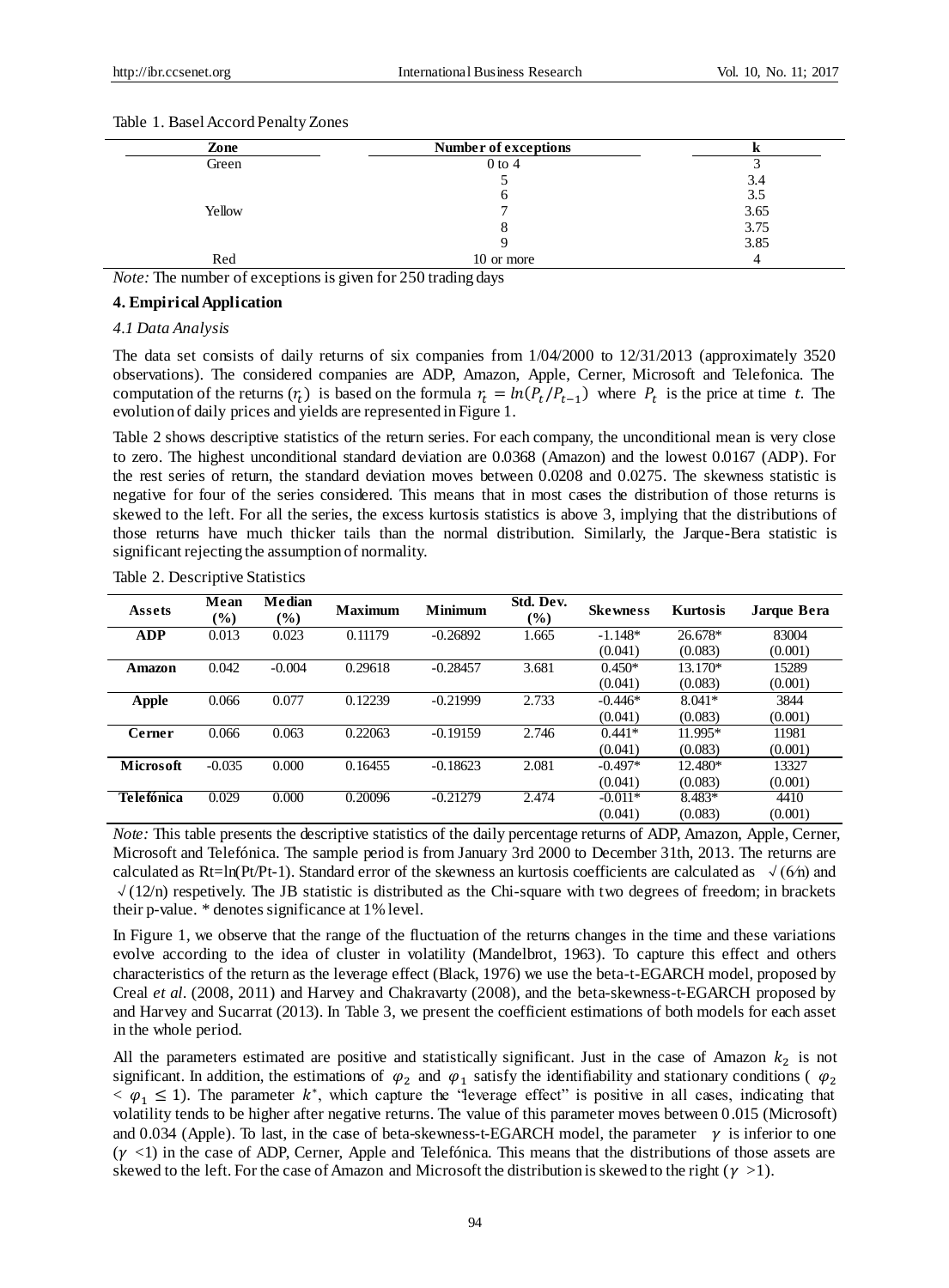|                 |                              | δ       | $\phi_1$ | $\phi_2$ | $k_1$   | k <sub>2</sub> | $\kappa^*$ | df       | γ       | LogL       |
|-----------------|------------------------------|---------|----------|----------|---------|----------------|------------|----------|---------|------------|
|                 |                              | (se)    | (se)     | (se)     | (se)    | (se)           | (se)       | (se)     | (se)    | (BIC)      |
|                 |                              | 0.759   | 1.000    | 0.986    | 0.012   | 0.018          | 0.024      | 5.352    |         | -5981.5    |
| <b>ADP</b>      | beta-t-EGARCH <sup>(i)</sup> | (0.253) | (0.000)  | (0.006)  | (0.006) | (0.007)        | (0.004)    | (0.458)  |         | (3.416)    |
|                 | beta-skewness-t-EGA          | 0.357   | 0.988    | 0.997    | 0.024   | 0.008          | 0.022      | 5.386    | 0.953   | $-5982.1$  |
|                 | RCH <sup>(ii)</sup>          | (0,143) | (0.009)  | (0.001)  | (0.011) | (0.011)        | (0.003)    | (0.464)  | (0.020) | (3.418)    |
|                 | beta-t-EGARCH                | 1.587   | 1.000    | 0.922    | 0.022   | 0.011          | 0.024      | 4.179    |         | $-8522.3$  |
| Amazon          |                              | (0.234) | (0.000)  | (0.051)  | (0.006) | (0.009)        | (0.007)    | (0.269)  |         | (4.860)    |
|                 | beta-skewness-t-EGA          | 1.592   | 1.000    | 0.899    | 0.023   | 0.010          | 0.023      | 4.202    | 1.065   | $-8518.17$ |
|                 | <b>RCH</b>                   | (0.236) | (0.000)  | (0.052)  | (0.005) | (0.009)        | (0.007)    | (0.270)  | (0.023) | (4.860)    |
| <b>Apple</b>    | beta-t-EGARCH                | 1.435   | 1.000    | 0.882    | 0.015   | 0.025          | 0.034      | 6.136    |         | $-8013.3$  |
|                 |                              | (0,197) | (0.000)  | (0.033)  | (0.004) | (0.008)        | (0.006)    | (0.567)  |         | (4.571)    |
|                 | beta-skewness-t-EGA          | 1.432   | 1.000    | 0.885    | 0.015   | 0.026          | 0.034      | 6.115    | 0.978   | $-8012.9$  |
|                 | <b>RCH</b>                   | (0.196) | (0.000)  | (0.032)  | (0.004) | (0.008)        | (0.006)    | (0.0566) | (0.022) | (4.573)    |
|                 |                              |         |          |          |         |                |            |          |         |            |
|                 | beta-t-EGARCH                | 1.462   | 1.000    | 0.964    | 0.014   | 0.027          | 0.023      | 4.742    |         | $-7700.91$ |
| Cerner          |                              | (0.221) | (0.000)  | (0.012)  | (0.004) | (0.008)        | (0.004)    | (0.354)  |         | (4.393)    |
|                 | beta-skewness-t-EGA          | 1.465   | 1.000    | 0.964    | 0.014   | 0.027          | 0.024      | 4.726    | 0.989   | $-7700.8$  |
|                 | <b>RCH</b>                   | (0.221) | (0.000)  | (0.012)  | (0.004) | (0.008)        | (0.005)    | (0.354)  | (0.021) | (4.395)    |
| <b>Microsof</b> | beta-t-EGARCH                | 0.826   | 1.000    | 0.971    | 0.019   | 0.030          | 0.015      | 4.780    |         | $-6675.8$  |
|                 |                              | (0.304) | (0.001)  | (0.013)  | (0.005) | (0.008)        | (0.004)    | (0.350)  |         | (3.810)    |
|                 | beta-skewness-t-EGA          | 0.319   | 0.943    | 0.996    | 0.032   | 0.020          | 0.015      | 4.830    | 1.004   | $-6672.8$  |
|                 | <b>RCH</b>                   | (0.121) | (0.023)  | (0.002)  | (0.008) | (0.006)        | (0.004)    | (0.356)  | (0.022) | (3.811)    |
| Telefónic       | beta-t-EGARCH                | 1.185   | 1.000    | 0.972    | 0.007   | 0.036          | 0.020      | 8.034    |         | -7716.9    |
|                 |                              | (0.192) | (0.000)  | (0.008)  | (0.003) | (0.006)        | (0.004)    | (0.927)  |         | (4.402)    |
| a               | beta-skewness-t-EGA          | 1.193   | 1.000    | 0.973    | 0.007   | 0.037          | 0.021      | 8.084    | 0.973   | $-7716.2$  |
|                 | <b>RCH</b>                   | (0.191) | (0.000)  | (0.008)  | (0.003) | (0.006)        | (0.004)    | (0.945)  | (0.022) | (4.404)    |

Table 3. Estimation of the parameters

*Note:* The table reports the parameters estimates of the beta-t-EGARCH model (equation (2)) and beta-skewness-t-EGARCH model (equation (6)). (se) denotes the standard deviation (in parentheses). Log-L is the maximum likelihood value and BIC is the Bayesian Information Criterion. κ\* is the parameter that capture the "leverage effect". γ is the parameter that capture skewness in distribution.  $\gamma$  <1, (γ >1) denote skewed to the left (right).

(i) beta-t-EGARCH model

$$
r_{t} = exp(\lambda_{t|t-1})(\varepsilon_{t}), \quad \varepsilon_{t} \sim t(0, \sigma_{\varepsilon}, \nu) \qquad \qquad \nu > 2
$$

$$
\lambda_{t|t-1} = \delta + \lambda_{1,t|t-1}^{+} + \lambda_{2,t|t-1}^{+}
$$

$$
\lambda_{1,t|t-1}^{+} = \varphi_{1} \lambda_{1,t-1|t-2}^{+} + k_{1} u_{t-1}
$$

$$
\lambda_{2,t|t-1}^{+} = \varphi_{2} \lambda_{2,t-1|t-2}^{+} + k_{2} u_{t-1} + k^{*}(-r_{t-1})(u_{t-1} + 1)
$$

(ii) beta-skewed-t-EGARCH model

$$
r_t = \exp(\lambda_{t|t-1})(\varepsilon_t - \mu_{\varepsilon}), \quad \varepsilon_t \sim st(\mu_{\varepsilon}, \sigma_{\varepsilon}, \nu, \gamma) \qquad \nu > 2, \ \gamma \in (0, \infty)
$$

$$
\lambda_{t|t-1} = \delta + \lambda_{1,t|t-1}^{+} + \lambda_{2,t|t-1}^{+}
$$

$$
\lambda_{1,t|t-1}^{+} = \varphi_{1}\lambda_{1,t-1|t-2}^{+} + k_{1}u_{t-1}
$$

$$
\lambda_{2,t|t-1}^{+} = \varphi_{2}\lambda_{1,t-1|t-2}^{+} + k_{2}u_{t-1} + k^{*}(-(r_{t-1}))(u_{t-1} + 1)
$$

#### *4.2 VaR Applications*

In this section, the beta-t-EGARCH model and the beta-skewness-t-EGARCH model presented in section (2) are used to calculate the VaR one day ahead at 1% probability. The obtained estimations are compared. The analysis period, marked in dark in Figure 1, ran from January 1st, 2008, to December 31th, 2013 (N=1511).

The comparison of the VaR estimates has been conducted in terms of evaluating the accuracy of the VaR estimates and of the loss function. In Figure 2, we present the returns and the VaR estimates obtained from both volatility models and for all assets considered. As we can observe, the risk assumed by the companies varies along the sample being especially high in 2008-2009. The naked eye, it seems that there are no significant differences between the VaR estimation from both models

To evaluate the accuracy of the VaR estimates, several standard tests are used. The results of these tests are presented in Table 4. For each index, it is presented the number and the percentage of exceptions obtained with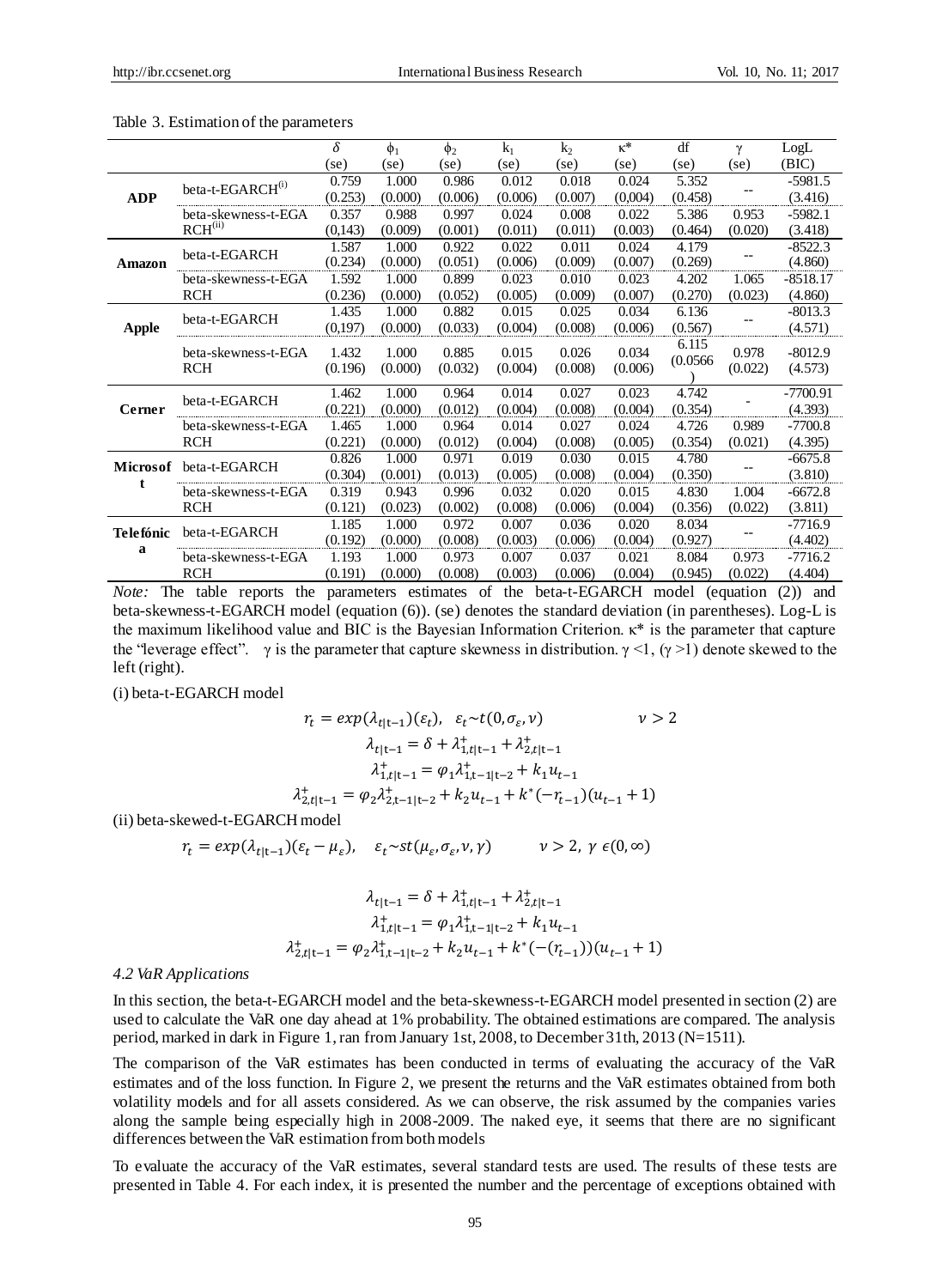each volatility model considered. The percentages of exceptions are marked in bold. Below the percentages, the statistics used to test the accuracy of the VaR estimates are presented. These statistics are as follows: (i) the unconditional coverage test (LRuc); (ii) backtesting criterion (BTC), (iii) statistics for serial independence (LRind); (iv) the conditional coverage test (LRcc) and (v) the Dynamic Quantile test (DQ). When the null hypothesis that "the VaR estimate is accurate" has not been rejected by any test, we shaded the region of the figure that represents the number and percentage of the exceptions.

The percentage of exceptions goes below 1% in almost all cases indicating that both models overestimate risk. Just in the case of apple the risk is underestimated. However, it is worth to note that the number and the percentage of the exceptions are close to the expected one. The accuracy tests used to test formally the performance of the volatility models in terms of VaR corroborate this hypothesis. These results indicate that both models provide accurate VaR estimates in all cases.

|                | Beta-t-EGARCH | Beta-skewness-t-EGARCH | Beta-t-EGARCH | Beta-skewness-t-EGARCH |
|----------------|---------------|------------------------|---------------|------------------------|
|                |               | <b>ADP</b>             |               | Cerner                 |
| N °exceptions  | 11            | 11                     | 12            | 12                     |
| % exceptions   | 0.73          | 0.73                   | 0.79          | 0.79                   |
| LR uc          | 0.46          | 0.46                   | 0.58          | 0.58                   |
| <b>BTC</b>     | 0.23          | 0.23                   | 0.29          | 0.29                   |
| LR ind         | 0.79          | 0.79                   | 0.77          | 0.77                   |
| LR cc          | 0.74          | 0.74                   | 0.82          | 0.82                   |
| DQ             | 0.98          | 0.08                   | 0.14          | 0.14                   |
|                |               | Amazon                 |               | Microsoft              |
| N °exceptions  | 10            | 10                     | 12            | 12                     |
| % exceptions   | 0.66          | 0.66                   | 0.79          | 0.79                   |
| LR uc          | 0.35          | 0.35                   | 0.58          | 0.58                   |
| <b>BTC</b>     | 0.17          | 0.17                   | 0.29          | 0.29                   |
| LR ind         | 0.81          | 0.81                   | 0.77          | 0.77                   |
| LR cc          | 0.63          | 0.63                   | 0.82          | 0.82                   |
| DQ             | 0.99          | 0.98                   |               |                        |
|                |               | Apple                  |               | <b>Telefónica</b>      |
| N ° exceptions | 18            | 16                     | 14            | 17                     |
| % exceptions   | 1.19          | 1.06                   | 0.93          | 1.13                   |
| LR uc          | 0.63          | 0.88                   | 0.85          | 0.75                   |
| <b>BTC</b>     | 0.3           | 0.39                   | 0.38          | 0.35                   |
| LR ind         | 0.66          | 0.7                    | 0.74          | 0.68                   |
| LR cc          | 0.81          | 0.92                   | 0.93          | 0.87                   |
| <b>DQ</b>      | 0.53          | 0.98                   | 0.84          | 0.89                   |

Table 4. Accuracy test

*Note:* VaR violation ratios of the daily returns (%) are boldfaced. The table reports the p-values of the following tests: (i) the unconditional coverage test (LRuc); (ii) the backtesting criterion (BTC); (iii) statistics for serial independence (LRind), (iv) the conditional coverage test (LRcc) and (v) Dynamic Quantile test (DQ). A p-value greater than 5% indicates that the forecasting ability of the VaR model is accurate. The shaded cells indicate that the null hypothesis that the VaR estimate is accurate is not rejected by any test.

Additionally, with the aim of detecting differences between both models (beta-t-EGARCH and beta-skewness-t-EGARCH) we follow Gerlach ,Chen and Chan (2011) and focus on analyzing the ratio VRate/α and some statistics of it. This ratio is calculated as the quotient of percentage exception by the value of  $\alpha$ , which is 1%. The beta-t-EGARCH model provides a VRate/α more close to one for three assets (ADP, Cerner and Telefónica) the same the beta-skewness-t-EGARCH (ADP, Cerner and Apple) (Table 5). Table 6 displays summary statistics for VRate/ $\alpha$  for each model across the 6 assets. The Std(1) column shows the standard deviation from expected ratio of 1 (not mean sample), while 1st column counts the assets where the model ranked had VRate/α closest to 1.

Table 5. Ratio Vrate/alfa at alfa=1% for each VaR model

|                        | ADP  | Amazon | Apple | <b>Cerner</b> | <b>Microsoft</b> | Telefónica |
|------------------------|------|--------|-------|---------------|------------------|------------|
| Beta-t-EGARCH          | 0.73 | 0.66   | 19    | 0.79          | 0.79             | 0.93       |
| Beta-skewness-t-EGARCH | 0.73 | 0.66   | .06   | 0.79          | 0.79             | 1.13       |

*Note:* Shaded cells indicate closest to 1 in that index.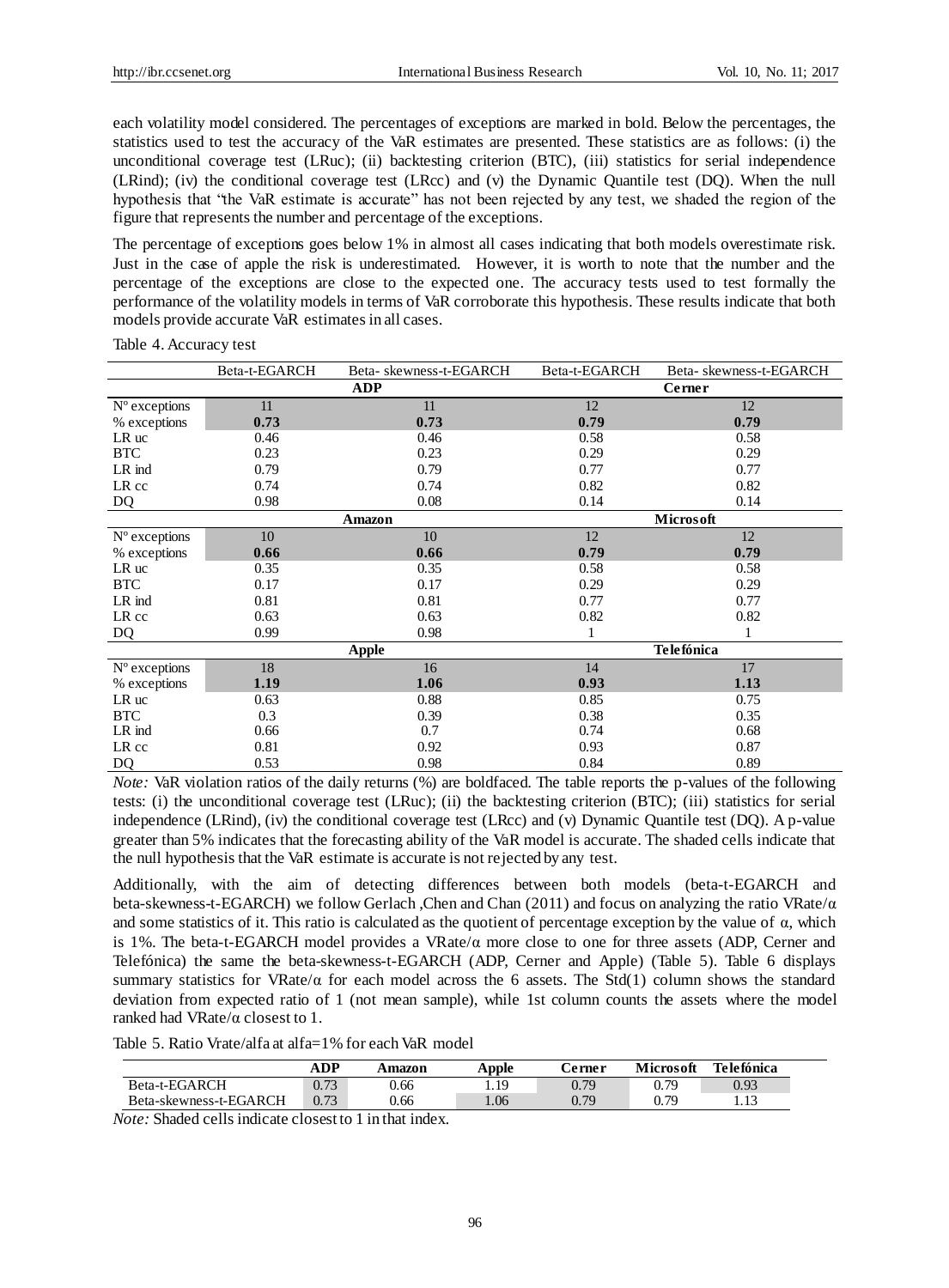Table 6. Summary statistics for the ratio Vrate/alfa at alfa=1%

|                        | Mean | Median       | Std(1) | lst |
|------------------------|------|--------------|--------|-----|
| Beta-t-EGARCH          | 0.82 | 0.79         | 0.25   |     |
| Beta-skewness-t-EGARCH | 0.84 | በ 70<br>v. 1 | 0.23   |     |

*Note:* Shaded cells indicate the most favoured in each column. Std (1) is the standard deviation in ratios from an expected value of 1. 1st indicates the number of markets where that model's VRate/α ratio ranked closest to 1.

According to these statistics the beta-skeweness-t-EGARCH model provides the better results as the mean of the ratio is closer to one and the std(1) is lower than those provide by the beta-t-EGARCH model.

Thus, although the evidence is weak the results indicate that in terms of accurate the beta-skewness-t- EGARCH model may outperform the beta-t-EGARCH which have been estimate below a symmetric distribution.

Another way to compare the VaR estimates that is often used in the VaR literature is through a loss function. The loss function measures the magnitude of the losses experienced. A model that minimises the total loss is preferred to other models. For this purpose, we have considered two loss functions: the regulator's loss function proposed by Lopez (1998, 1999) and the firm's loss function (ABL loss function) (Abad et al., 2015). The results of these loss functions are presented in tables  $7<sup>8</sup>$ .

Table 7. Loss functions

| Telefónica                                                         |  |  |  |  |  |  |  |  |  |  |
|--------------------------------------------------------------------|--|--|--|--|--|--|--|--|--|--|
| 0.7175                                                             |  |  |  |  |  |  |  |  |  |  |
| 0.7367                                                             |  |  |  |  |  |  |  |  |  |  |
| Panel (b): ABL Loss Function (%)                                   |  |  |  |  |  |  |  |  |  |  |
| <b>Telefónica</b><br>ADP<br>Microsoft<br>Cerner<br>Apple<br>Amazon |  |  |  |  |  |  |  |  |  |  |
| 0.10219                                                            |  |  |  |  |  |  |  |  |  |  |
| 0.09838                                                            |  |  |  |  |  |  |  |  |  |  |
|                                                                    |  |  |  |  |  |  |  |  |  |  |

*Note:* The table reports the values of the different loss functions of each VaR model at 99% confidence levels. In both cases, the table shows the average of the losses. The shaded cells denote the minimum value for the different loss functions.

According to the regulator  $\acute{\text{s}}$  loss function there is no model superior to other. The beta-t-EGARCH model provides the lowest losses for ADP, Amazon and Telefónica while the beta-skewness-t-EGARCH model provides the lowest losses for Apple, Cerner and Microsoft. Thus, from the point of view of the regulator both models seem to be equivalent. However, according to the firm  $\hat{s}$  loss function, which takes the opportunity cost of capital into account, the beta-skewness-t-EGARCH model outperform the beta-t-EGARCH model by providing the lowest losses for all assets considered. Although in daily terms these differences are reduce in annual and monetary terms become high. For instance, for a portfolio value of 10 million of dollars the differences in annual capital opportunity cost provide for both models move around 3500 dollars (ADP) and 92250 dollars (Telefónica). Moreover, for a portfolio value of 100 millions of dollars these differences move around 350000 and 952500 dollars<sup>9</sup>. These data reflect that, although the differences in daily capital opportunity cost are small, in annual and monetary terms become high.

To last, we compare VaR estimates in terms of daily capital requirement (DCR) which have been calculated according to equation (21). The average of the DCR moves around 10% and 20% depending of the asset (Table 8). For almost all assets considered the Beta-t-skewness-EGARCH model provide the lowest daily capital requirement. The difference between these models moves around 0.01%-0.24% depending on the asset.

|                        | ADP   | Amazon | Apple  | terner:   | Microsoft | Telefónica |
|------------------------|-------|--------|--------|-----------|-----------|------------|
| Beta-t-EGARCH          | 1.70% | 20.98% | 16.78% | $15.92\%$ | 15.10%    | 16.69%     |
| Beta-skewness-t-EGARCH | 1.82% | 20.72% | 16.57% | $15.88\%$ | 15.11%    | 16.36%     |

Table 8. Daily Requirement Capital

1

*Note:* The table reports the average daily capital requirement (DCR) obtained according to equation 21. For each asset the shaded cells denote the model that provide the lowest average of the DCR

<sup>&</sup>lt;sup>8</sup>In order to calculate the firm's loss function, we proxy the cost of capital with the interest rate of the Eurosystem monetary policy operations of the European Central Bank.

<sup>&</sup>lt;sup>9</sup>The annual capital opportunity cost is calculated by multiplying the average of the daily opportunity cost by 250 days. And the average of the daily opportunity cost is calculated as the date included en Table 7 (panel(b)) divide by 100 times the portfolio value.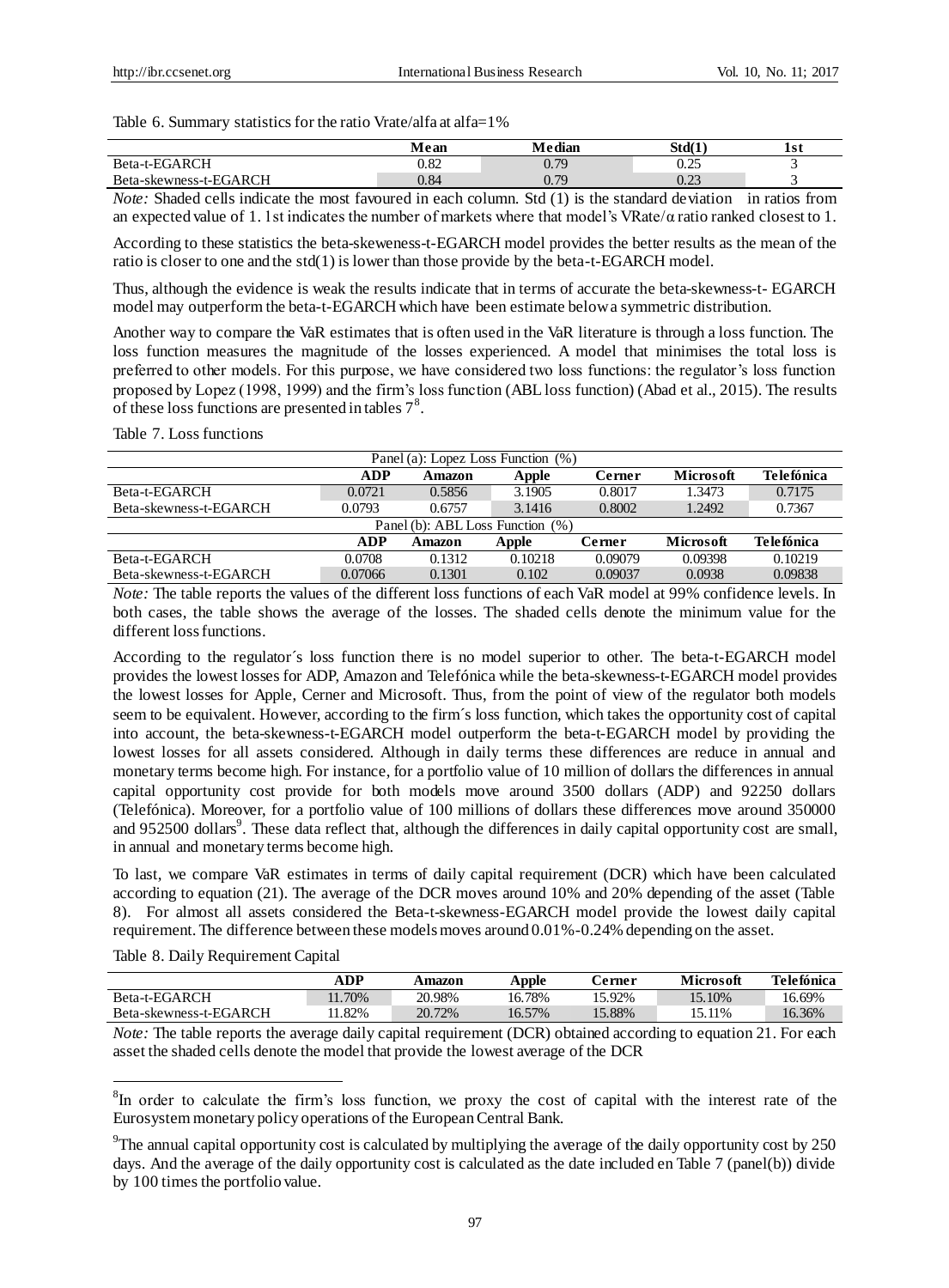As a resume we can conclude that, in the framework of the conditional extreme value theory considering, a skewness *t*-Student distributions for the returns does not contribute to improve the accuracy VaR estimations respect to the symmetric *t*-Student distribution. However, the results obtained by the loss function indicate that this kind of distributions may be preferred by the financial companies, as they provide opportunity capital cost lowest. In addition, for the banks, using a skewness *t*-Student distribution take them to keep market risk capital requirement lowest.

### **5. Conclusion**

It is well documented in the literature that the financial return distribution is characterized for being skewed and exhibit an important excess of kurtosis. So that to assume a normal distribution for VaR estimation may take us to underestimate risk.

Taking this into account, the research in the framework of parametric method for VaR estimation has focus in investigating other density functions that capture the skew and kurtosis of financial returns. In this line, recently papers show that in the context of this method assuming a fat tail and skewness distributions improve the results.

In this same line, we evaluate the role of the heavy tail and skewed distribution in VaR estimation in the framework of the conditional extreme value theory. Below the conditional extreme value theory, the value at risk of a portfolio at  $(1 - \alpha)$ % confidence level is calculated as the product of the conditional standard deviation of the return portfolio by the  $\alpha$  ( $k_{\alpha}$ ) quantile of Pareto generalize distribution. Traditionally, the conditional standard deviation of the return portfolio is estimated by assuming a symmetric distribution for the financial return, normal or student-t distribution. Thus in this paper we analyze if in the framework of this method the estimation of the volatility model below a fat tail and skewness distribution contribute to improve the results in VaR estimation.

The study has been done for six individual assets bellowing to the telecommunication sector: ADP, Amazon, Cerner, Apple, Microsoft and Telefónica. The analysis period runs from January  $1<sup>st</sup>$  2008 to the end of December 2013. Although the evidence found is a little bit weak the results obtained seems to indicate that the heavy tail and skewed distribution outperform the symmetric distribution both in terms of accuracy VaR estimations as in terms of firm's loss function and requirement capital.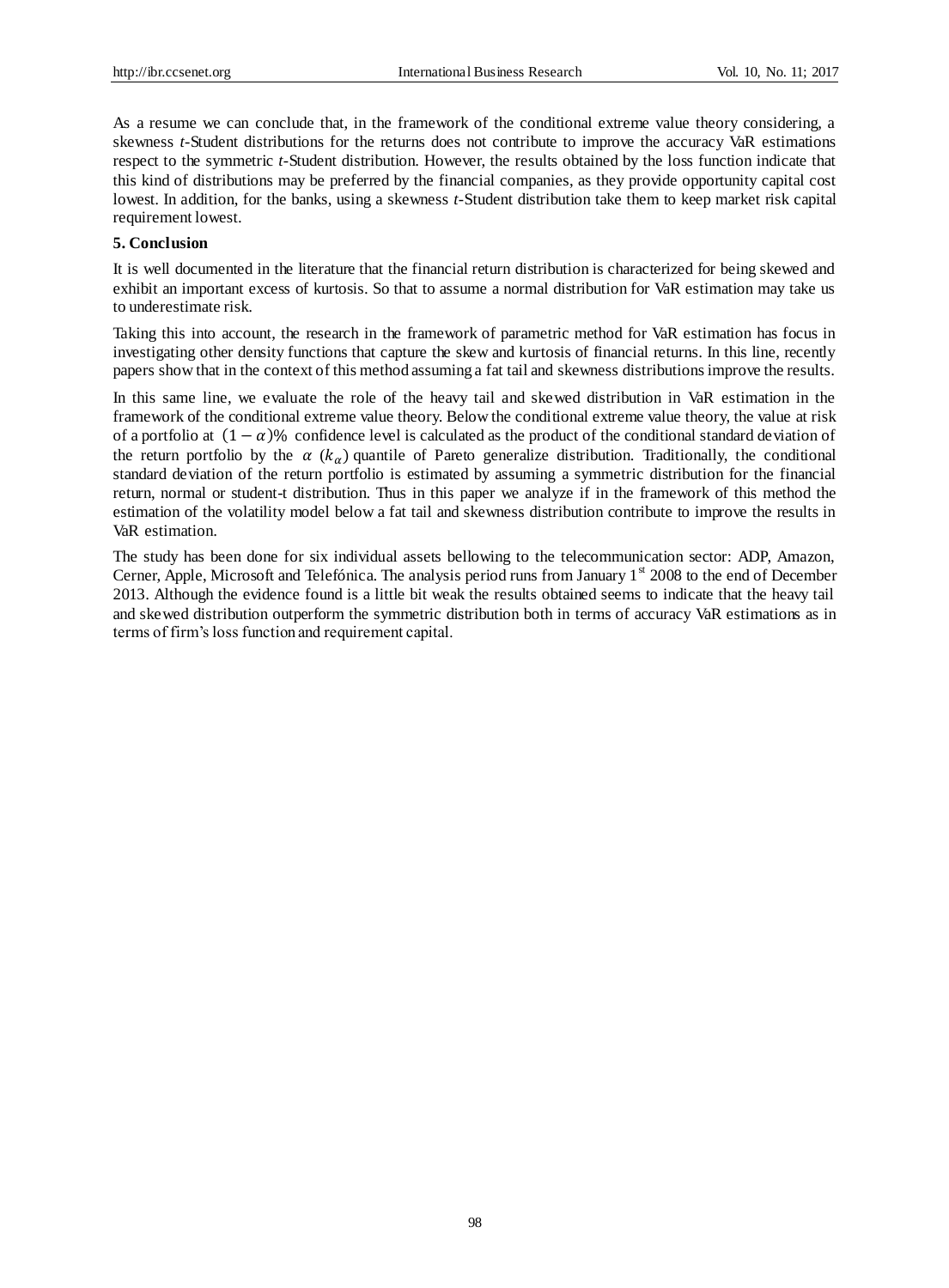

Figure 1. Evolution of daily prices and yields

*Note:* This figure illustrates the daily evolution of price (red) and returns (blue) of six assets (ADP, Amazon, Apple, Cerner, Microsoft and Telef ónica) from January  $3^{rd}$  2000 to December  $31^{th}$ , 2013.

.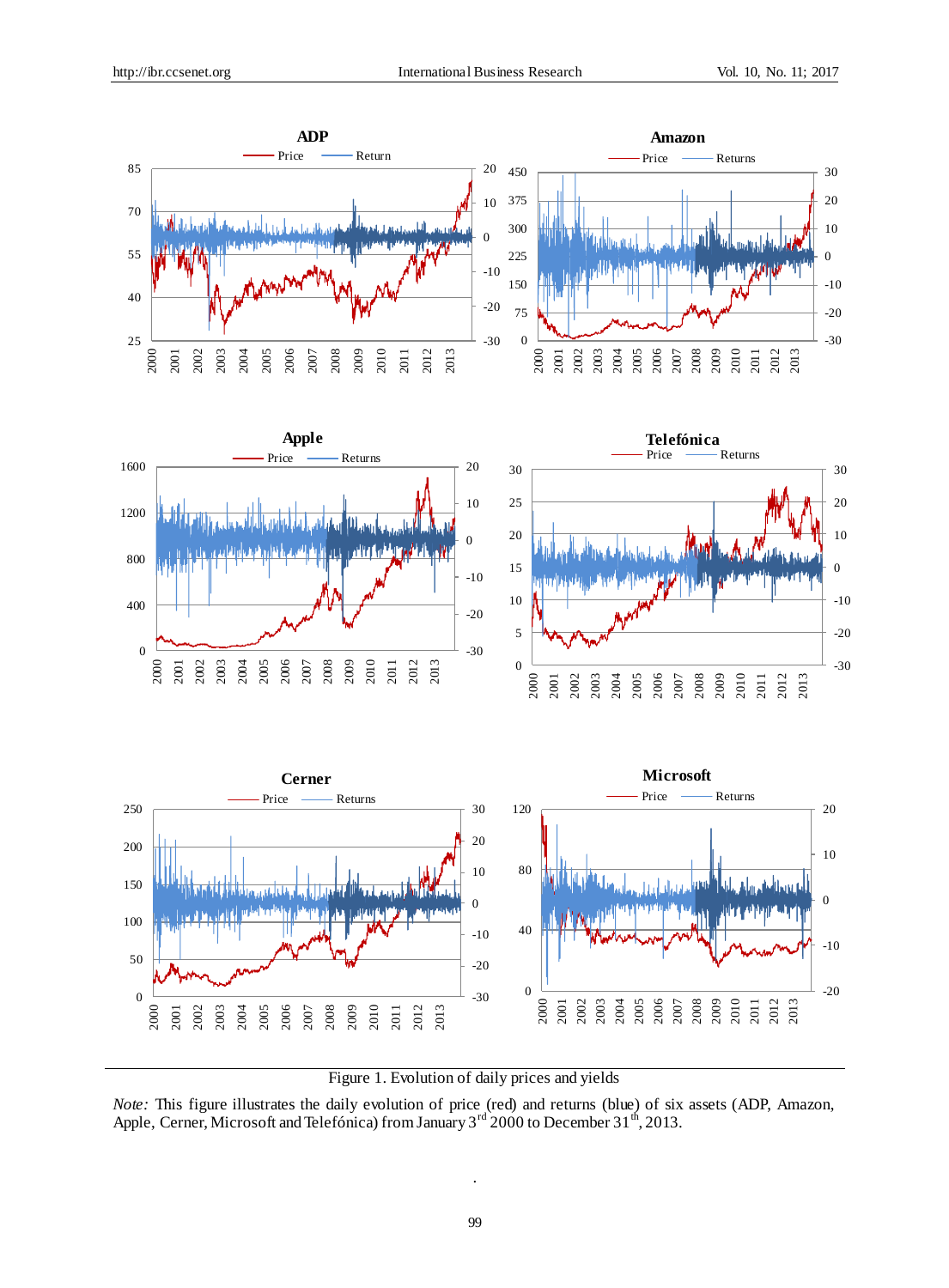



*Note:* This figure illustrates the return (blue) and VaR estimations obtained from the beta-t-EGARCH model and the beta skewness-t- EGARCH model. The analysis period goes from January 1<sup>rd</sup> 2008 to December 31<sup>th</sup>, 2013.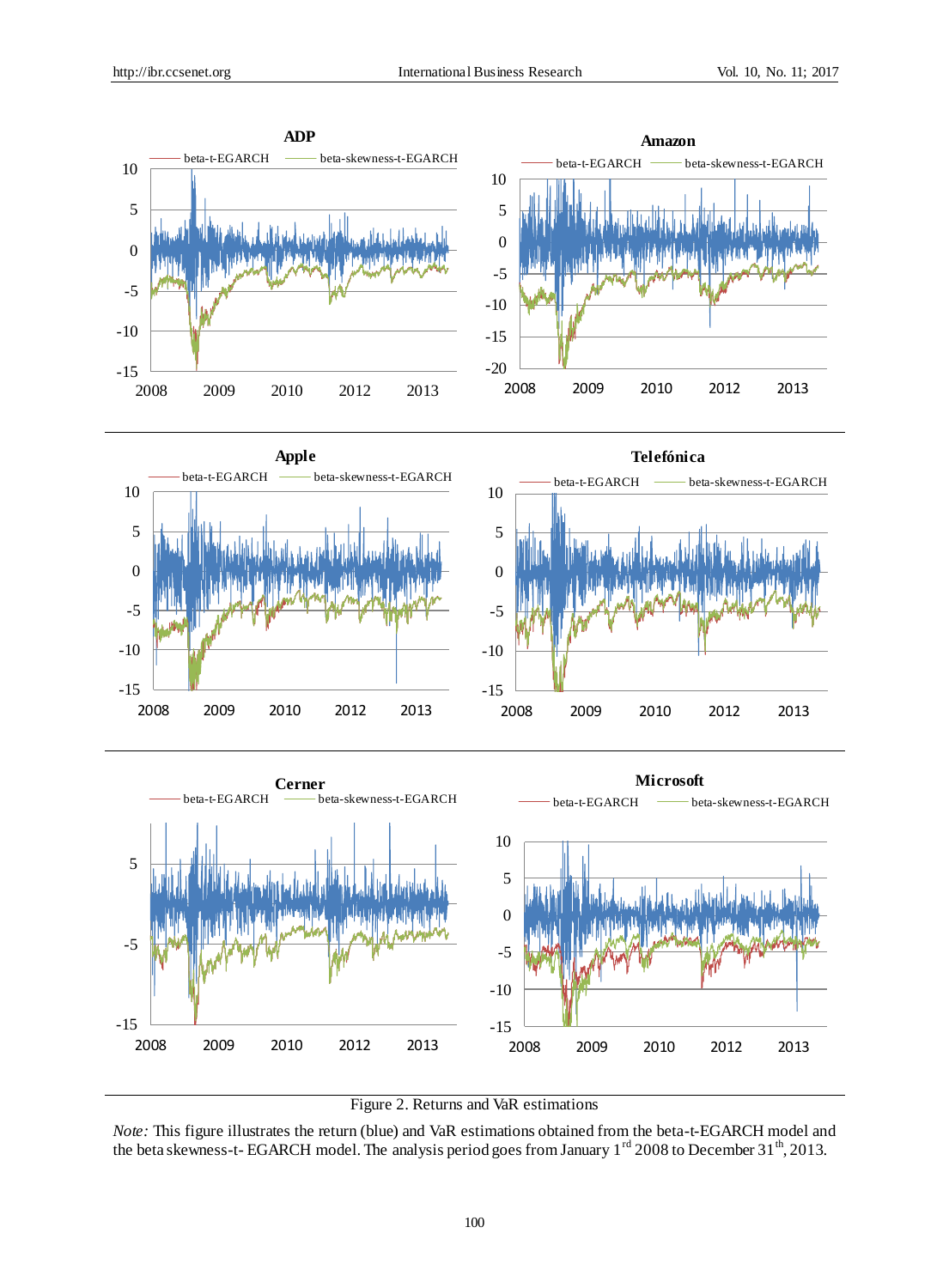### **References**

- Abad, P., Benito S., López-Mart ín, C., & Sánchez, M.A. (2016). Evaluating the performance of the skewed distributions to forecast Value at Risk in the Global Financial Crisis. *Journal of Risk*, *18*(5), 1-28. https://doi.org/10.21314/J0R.2016.332
- Abad, P., Benito, S., & López-Mart *fi, C.* (2014). A comprehensive review of value at risk methodologies. *The Spanish Review of Financial Economic*, *12,* 15-32. https://doi.org/10.1016/j.srfe.2013.06.001
- Abad, P., Benito, S., & López-Martín, C. (2015). Role of the loss function in the VaR comparison. *Journal of Risk Model Validation*, *9*(1), 1-19. https://doi.org/10.21314/JRMV.2015.132
- Ausín, M., & Galeano, P. (2007). Bayesian estimation of the gaussian mixture GARCH Model. *Computational Statistics & Data Analysis*, *51*(5), 2636-2652. https://doi.org/10.1016/j.csda.2006.01.006
- Bali, T., & Theodossiou, P. (2008). Risk measurement performance of alternative Distribution functions. *The Journal of Risk and Insurance*, *75*(2), 411-437. https://doi.org/10.1111/j.1539-6975.2008.00266.x
- Basel Committee on Banking Supervision. (1996). Supervisory Framework for the use of backtesting in conjunction with the internal models approach to market risk capital requirements, Basel, Swizerland: BIS. [Online] Available at http://www.bis.org/publ/bcbs22.pdf
- Basel Committee on Banking Supervision. (2006). International convergence of capital measurement andcapital standards: a revised framework - comprehensive version, Basel, Swizerland: BIS. [Online] Available at http://www.bis.org/publ/bcbs128.pdf
- Black, F. (1976). Studies in stock price volatility changes. Proceedings of the 1976 business meeting of the business and economics statistics section. *American Association,* 177-181.
- Bollerslev, T. (1986). Generalized autoregressive conditional heteroscedasticity. *Journal of Econometrics*, *21,*  307-327. https://doi.org/10.1016/0304-4076(86)90063-1
- Bollerslev, T. (1987). A conditionally heteroskedastic time series model for speculative prices and rates of return. *Review of Economics and Statistics*, *69,* 542-547. https://doi.org/10.2307/1925546
- Chen, C., Gerlach, R., Lin, E. & Lee, W. (2012). Bayesian forecasting for financial risk management, pre and post the global financial crisis. *Journal of Forecasting, 31*(8), 661-687. https://doi.org/10.1002/for.1237
- Christoffersen, P. (1998). Evaluating interval forecasting. *International Economic Review*, *39,* 841-862. https://doi.org/10.2307/2527341
- Creal, D., Koopman, S. J., & Lucas, A. (2008). A general framework for observation driven time-varying parameter models, Tinbergen Institute Discussion Paper, TI 2008–108/4, Amsterdam.
- Creal, D., Koopman, S. J., & Lucas, A. (2011). A dynamic multivariate heavy-tailed model for time-varying volatilities and correlations. *Journal of Business and Economic Statistics, 29,* 552-563. https://doi.org/10.1198/jbes.2011.10070
- Ding, Z., Granger, C. W. J., & Engle, R. F. (1993). A long memory property of stock market returns and a new model. *Journal of Empirical Finance*, *1,* 83-106. https://doi.org/10.1016/0927-5398(93)90006-D
- Engle, R. F. (1982). Autoregressive conditional heteroskedasticity with estimates of the variance of U.K. inflation. *Econometrica*, *50,* 987-1008. https://doi.org/10.2307/1912773
- Engle, R. F., & Lee, G. (1999). A long-run and short-run component model of stock return volatility. *Cointegration, Causality, and Forecasting: A Festschrift in Honour of Clive WJ Granger*, 475-497.
- Engle, R. F., & Manganelli, S. (2004). CAViaR: Conditional autoregressive value at risk by regression quantiles. *Journal of Business & Economic Statistics*, *22*(4), 367-381. https://doi.org/10.1198/073500104000000370
- Fernandez, C., & Steel, M. F. J. (1996). On bayesian modelling of fat tails and skewness. https://doi.org/10.2139/ssrn.821
- Gerlach R. H., Chen, C. W. S., & Chan, N. Y. C. (2011). Bayesian time-varying quantile forecasting for value-at-risk in financial markets. *Journal of Business and Economics Statistics*, *29*(4), 481-492. https://doi.org/10.1198/jbes.2010.08203
- Gerlach, R. H., Chen, C. W. S, & Chan, N. Y. C. (2011). Bayesian time-varying quantile forecasting for value-at-risk in financial markets. *Journal of Business and Economics Statistics*, *29*(4), 481-492. https://doi.org/10.1198/jbes.2010.08203